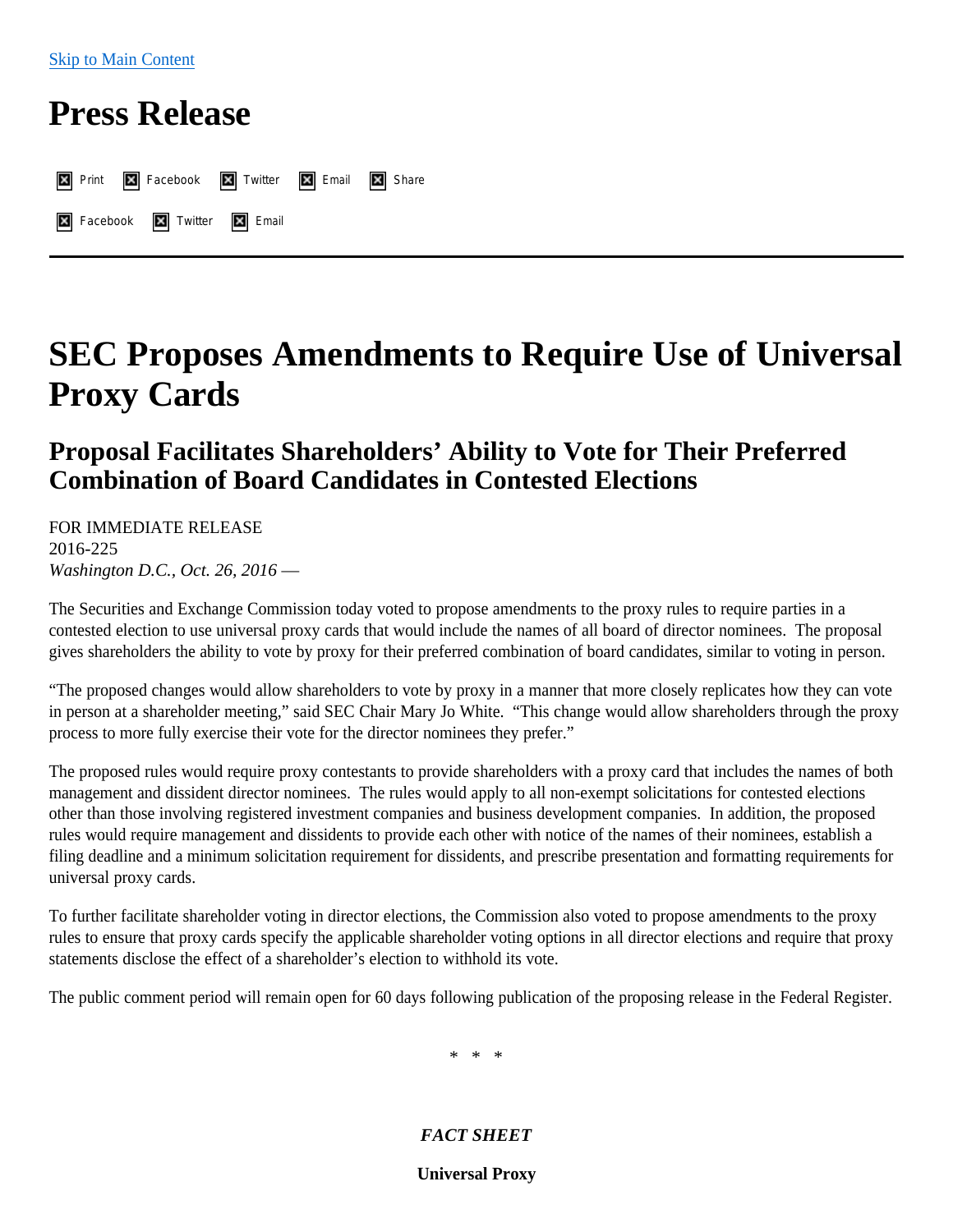#### **SEC Open Meeting Oct. 26, 2016**

#### **Action**

The Commission will consider whether to propose amendments to the proxy rules to require the use of universal proxy cards that would include the names of all nominees in contested board of directors' elections. The rule amendments, which would enable shareholders to vote by proxy in a way that more closely resembles how they can vote in person at a shareholder meeting, would make it easier for shareholders to vote for the combination of candidates they prefer. The Commission also will consider amendments to specify the applicable voting options and voting standards in all director elections.

#### **Highlights**

The proposed amendments to implement a universal proxy card would apply to parties soliciting proxy authority to vote Exchange Act-registered securities.

#### Proposed Amendments to Implement Universal Proxy

Under the proposed amendments:

- Proxy contestants would be required to provide shareholders with a universal proxy card that includes the names of both management and dissident nominees, which would allow shareholders to vote by proxy for the combination of nominees of their choice. Universal proxy cards would be required in all non-exempt solicitations in contested elections
- The definition of a "bona fide nominee" in Rule 14a-4(d) would be changed to include a person who agrees to be named in any proxy statement relating to a company's next meeting of shareholders at which directors are to be elected. The amendment would enable parties to include all director nominees on their universal proxy cards.
- The "short slate rule," Rule 14a-4(d)(4), would be eliminated because universal proxy cards would make it unnecessary for dissidents to round out their partial slates with management's nominees
- Proxy contestants would be required to notify each other of their respective director candidates. A dissident would be required to provide a company with the names of the nominees for whom it intends to solicit proxies no later than 60 calendar days prior to the anniversary of the previous year's annual meeting date. The company would be required to provide the dissident with the names of the nominees for whom the company intends to solicit proxies no later than 50 calendar days prior to the anniversary of the previous year's annual meeting date.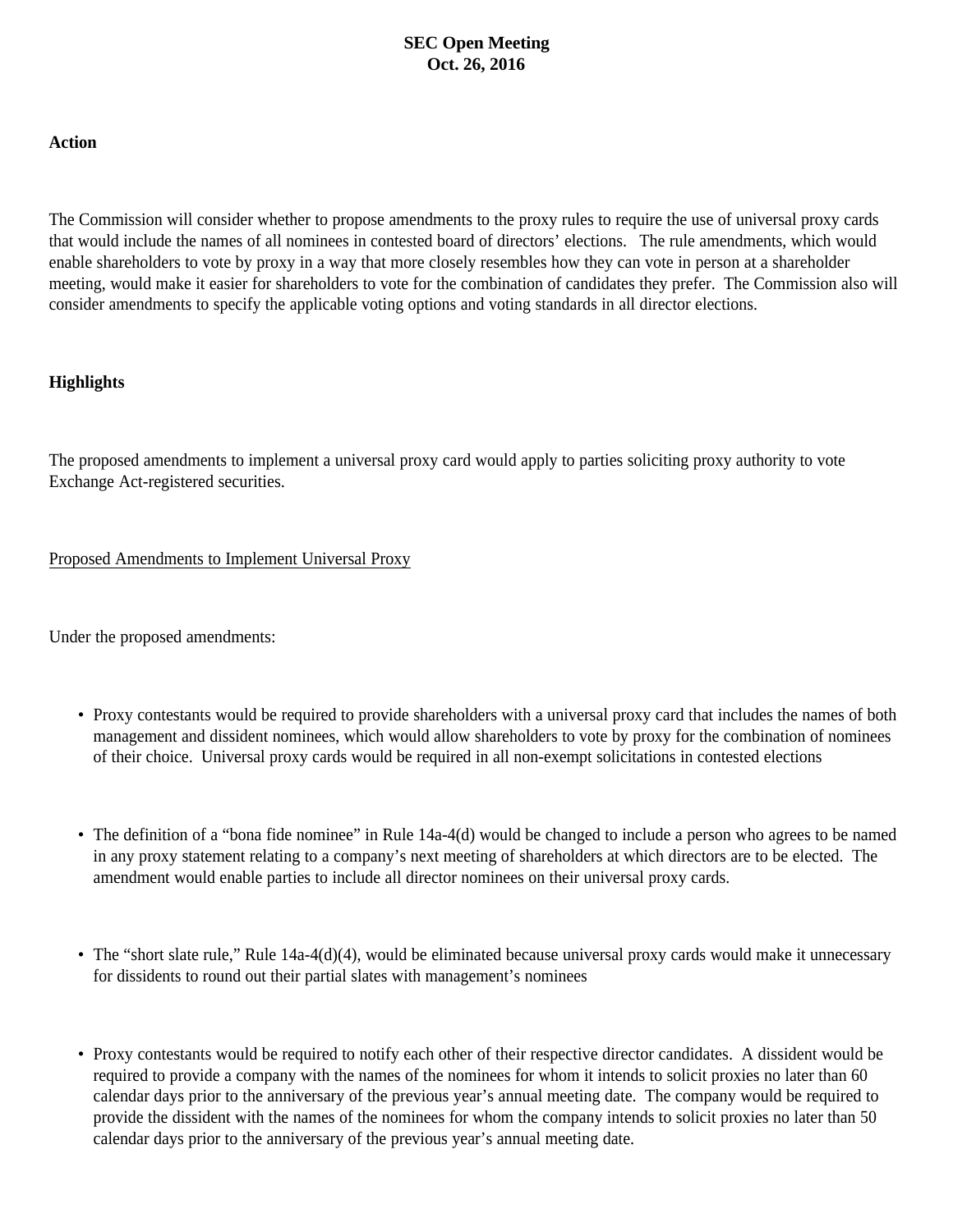- Dissidents would be required to solicit shareholders representing at least a majority of the voting power of shares entitled to vote on the election of directors
- Proxy contestants would be required to refer shareholders to the other party's proxy statement for information about that party's nominees and explain that shareholders can access the other party's proxy statement for free on the Commission's website. To ensure that shareholders who receive a universal proxy card will have access to information about all nominees a sufficient amount of time before the meeting, dissidents would be required to file their definitive proxy statement with the Commission by the later of 25 calendar days prior to the meeting date or five calendar days after the registrant files its definitive proxy statement.
- Universal proxy cards would be subject to presentation and formatting requirements to help ensure that universal proxy cards clearly and fairly present information

The proposed changes to require a universal proxy card would not apply to solicitations involving foreign private issuers or companies with reporting obligations only under Section 15(d) of the Exchange Act, which are not subject to the federal proxy rules, or registered investment companies or business development companies.

#### Proposed Amendments Relating to Voting Options and Standards in All Director Elections

The proposed amendments relating to voting options and standards in director elections would apply to all solicitations that are subject to the proxy rules.

Under the proposed amendments to Rule 14a-4(b), proxy cards would be required to include an "against" voting option for the election of directors when there is a legal effect to a vote against a nominee and to provide shareholders the ability to "abstain" in a director election governed by a majority voting standard. The proposed change would eliminate the current ability to provide a "withhold" voting option when an "against" vote has legal effect. In addition, the proposed amendments to Item 21(b) of Schedule 14A would require disclosure about the effect of a "withhold" vote in an election of directors.

#### **Background**

Currently, shareholders voting by proxy in a contested election are not generally able to replicate the vote they could cast if they voted in person at a shareholder meeting because the choices available to shareholders voting for directors through the proxy process typically are not the same as those available to shareholders voting in person at a shareholder meeting.

Shareholders who attend a meeting in person generally vote by casting a written ballot provided at the meeting, which includes the names of all duly nominated candidates for the board of directors. In contrast, in the proxy solicitation process, management's director nominees are typically presented as one slate in a company's proxy statement and proxy card, and the dissident's full or partial slate of nominees is presented in another. As a result, shareholders voting by proxy generally must submit their votes on either the company's or the dissident's proxy card and cannot choose a combination of nominees from both cards.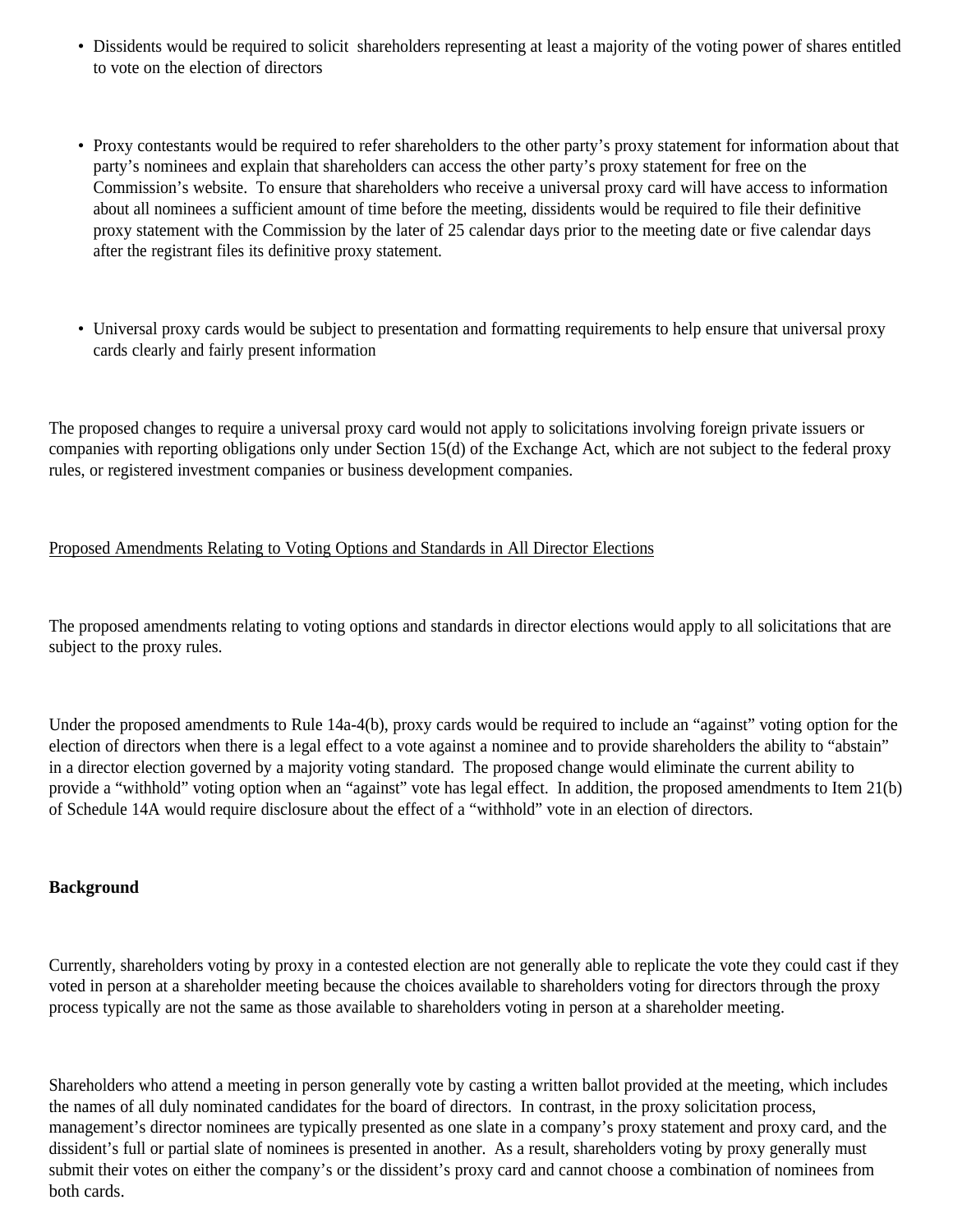Under current Rule 14a-4(d), one party may not include the other party's nominees on its proxy card unless the other party's nominees consent to be named in its proxy statement. Since such consent is rarely provided, shareholders are limited to voting on the slates of nominees chosen by the soliciting parties.

###

#### **What's Next?**

The Commission will seek public comment on the proposed rules for 60 days.

| <b>X</b> Print <b>X</b> Facebook <b>X</b> Twitter <b>X</b> Email <b>X</b> Share |  |  |
|---------------------------------------------------------------------------------|--|--|
| <b>X</b> Facebook <b>X</b> Twitter <b>X</b> Email                               |  |  |

STAY CONNECTED

*1* [Twitter](http://www.sec.gov/news/socialmedia.shtml) *2* [Facebook](http://www.sec.gov/news/socialmedia.shtml) *3* [RSS](http://www.sec.gov/about/secrss.shtml) *4* [YouTube](https://www.youtube.com/user/SECViews/videos)  *5* [Flickr](https://www.flickr.com/photos/67083337@N02) *6* [LinkedIn](https://www.linkedin.com/company/us-securities-and-exchange-commission?trk=mini-profile) *7* [Pinterest](https://www.pinterest.com/secgov) *8* [Email Updates](https://public.govdelivery.com/accounts/USSEC/subscriber/new)

[U.S. Securities and Exchange Commission](http://www.sec.gov/index.htm)

- [ABOUT](http://www.sec.gov/about.shtml)
- [DIVISIONS](http://www.sec.gov/divisions.shtml)
- •

•

- [ENFORCEMENT](http://www.sec.gov/litigation.shtml)
- •
- [REGULATION](http://www.sec.gov/rules.shtml)
- • [EDUCATION](http://www.sec.gov/investor.shtml)
- •
- [FILINGS](http://www.sec.gov/edgar.shtml)
- • [NEWSROOM](http://www.sec.gov/news)

#### [Newsroom](http://www.sec.gov/News/Page/Landing/Page/1356125649504)

•

- [Press Releases](http://www.sec.gov/News/Page/List/Page/1356125649507)
- [Public Statements](http://www.sec.gov/News/Page/List/Page/1356125649569)
- [Speeches](http://www.sec.gov/News/Page/List/Page/1356125649549)
- [Testimony](http://www.sec.gov/News/Page/List/Page/1356125649559)
- [Spotlight Topics](http://www.sec.gov/spotlight.shtml)
- [Media Kit](http://www.sec.gov/oacq/Article/mediakit.html)
- [Press Contacts](https://www.sec.gov/opa)
- [Events](http://www.sec.gov/about/upcoming-events.htm)
- [Webcasts](http://www.sec.gov/news/webcasts.shtml)
- [What's New](http://www.sec.gov/news/whatsnew/wn-today.shtml)
- [Media Gallery](http://www.sec.gov/news/media-gallery)